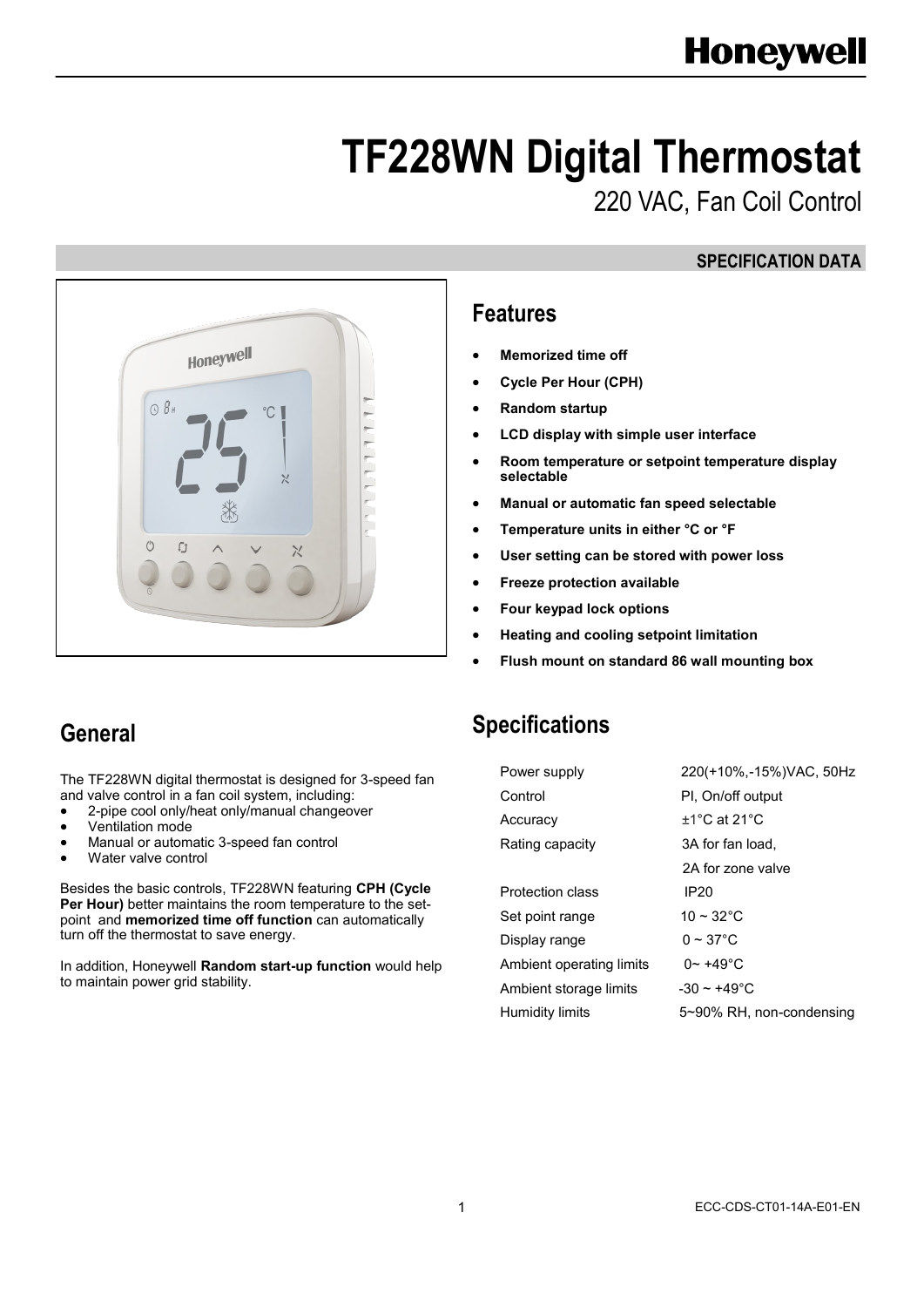#### **Table 1. Model Selection**

| <b>Model Number</b> | <b>Backlight</b> | <b>Application</b> | <b>Power supply</b> | <b>Ventilation</b><br><b>Mode</b> | <b>Automatic</b><br>Fan | <b>Packing</b> |
|---------------------|------------------|--------------------|---------------------|-----------------------------------|-------------------------|----------------|
| <b>TF228WN</b>      | White            | 2-pipe FCU         | 220 Vac, 50Hz       |                                   |                         | bulk packing   |
| TF228WN/U           | White            | 2-pipe FCU         | 220 Vac, 50Hz       |                                   |                         | unit packing   |

## **Product Design**

#### **Thermostat Appearance**



## **LCD Display**



## **Function**

#### **Valve Control**

Thermostat measures the room temperature via integrated sensor and maintains the setpoint by delivering on/off valve control command outputs.

The fan setting can be selected as manual or automatic 3 speed operation. When in "manual" mode, the fan is switched to the selected speed via control output FH (high), FM (Medium) , FL (Low).

While in "automatic" mode, fan speed depends on the difference between room temperature and setpoint. When room temperature reaches the setpoint, the valve will be closed, and the fan will be closed in the meanwhile.



**Fig. 1. Fan Speed Ramping Control Algorithm**

#### **Temperature Display**

The displayed temperature can be set to room temperature or setpoint. The setting can be changed during ISU (Installation Set Up) process.

### **Cycle Per Hour (CPH)**

In order to achieve more accurate temperature control, the CPH function enables the thermostat to open the valve several times per hour as the room temperature gets close to the sepoint.

The value can be changed in the ISU, but the default values are 4 for heating and 3 for cooling.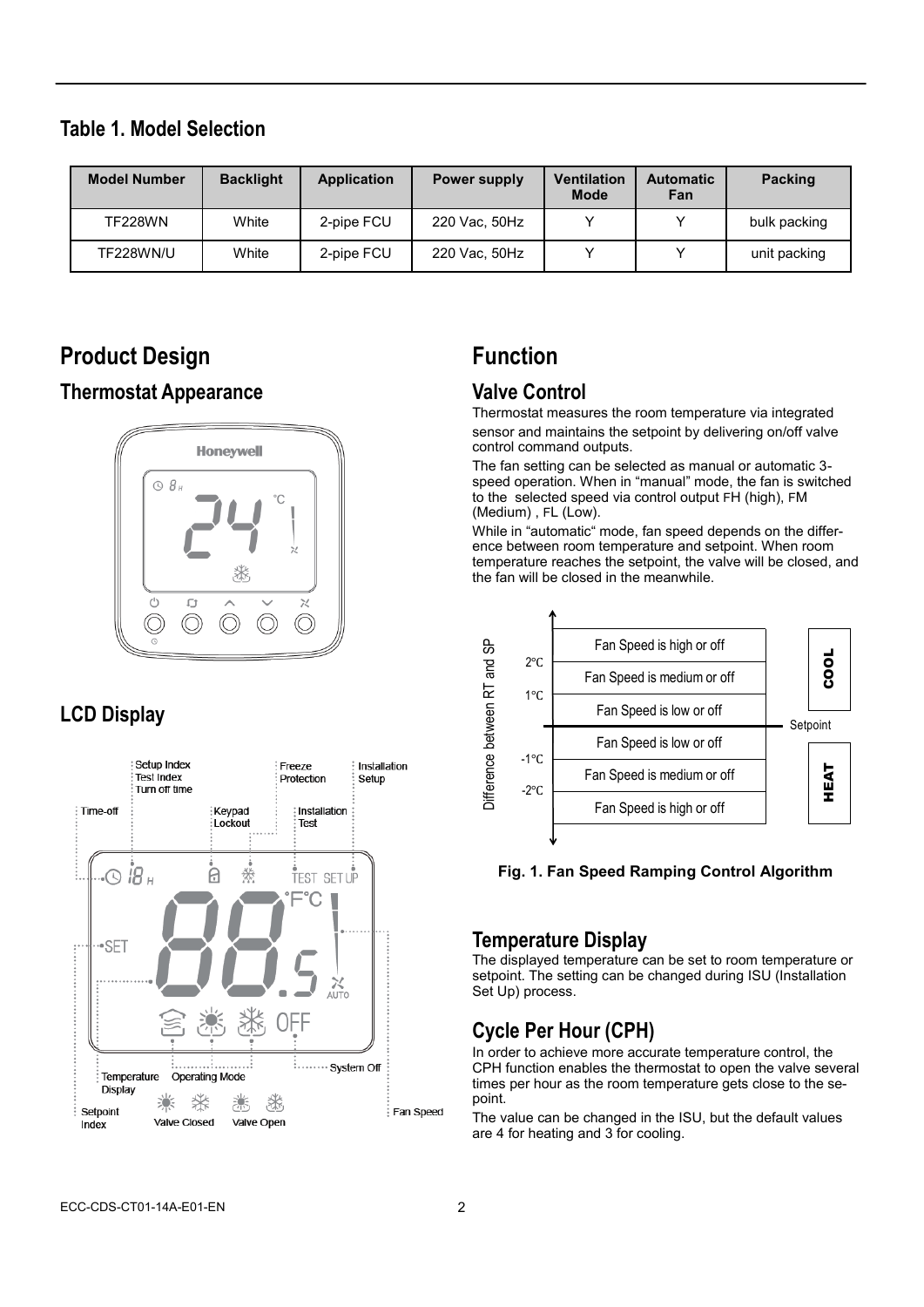#### **Memorized Time 0ff**

The time off feature will automatically turn off the thermostat after a selectable amount of time. To change the time setting, press and hold the power button for more than 3 seconds and press "up" and "down" button to change the value when the thermostat is working .

**NOTE:** The setting range is from 0 to 12 hours. The step is 1 hour and the default value is 0.



#### **Backlight**

To turn on the backlight, press any key. The backlight will timeout 8 seconds after the last key is pressed. When in ISU and Installation test mode, the backlight will timeout 60 seconds after the last key is pressed.

#### **Keypad Lockout**

Keypad lockout can be set in ISU and the default status is "all keys available". Keypad lock can be optioned to "mode button locked", "Fan and mode buttons locked", "all buttons (except power button) locked" and "all buttons locked".

## **Dimensions (mm)**



## **Operating Mode**

#### **Comfort Mode**

In comfort mode, the setpoint can be changed by pressing up and down button. Applications include cool only, heat only and manual heat/cool changeover.



#### **Ventilation Mode**

Press mode button to enter "ventilation" mode. In "ventilation" mode, no output for valve while the fan will operate at selected fan speed.



#### **Freeze Protection Mode**

Freeze protection can be selected as disabled (default) or enabled in the ISU. In freeze protection mode (only in heating applications), when thermostat is off and the temperature is below 6 ℃, the thermostat will activate heating mode until the temperature rises to 8℃.